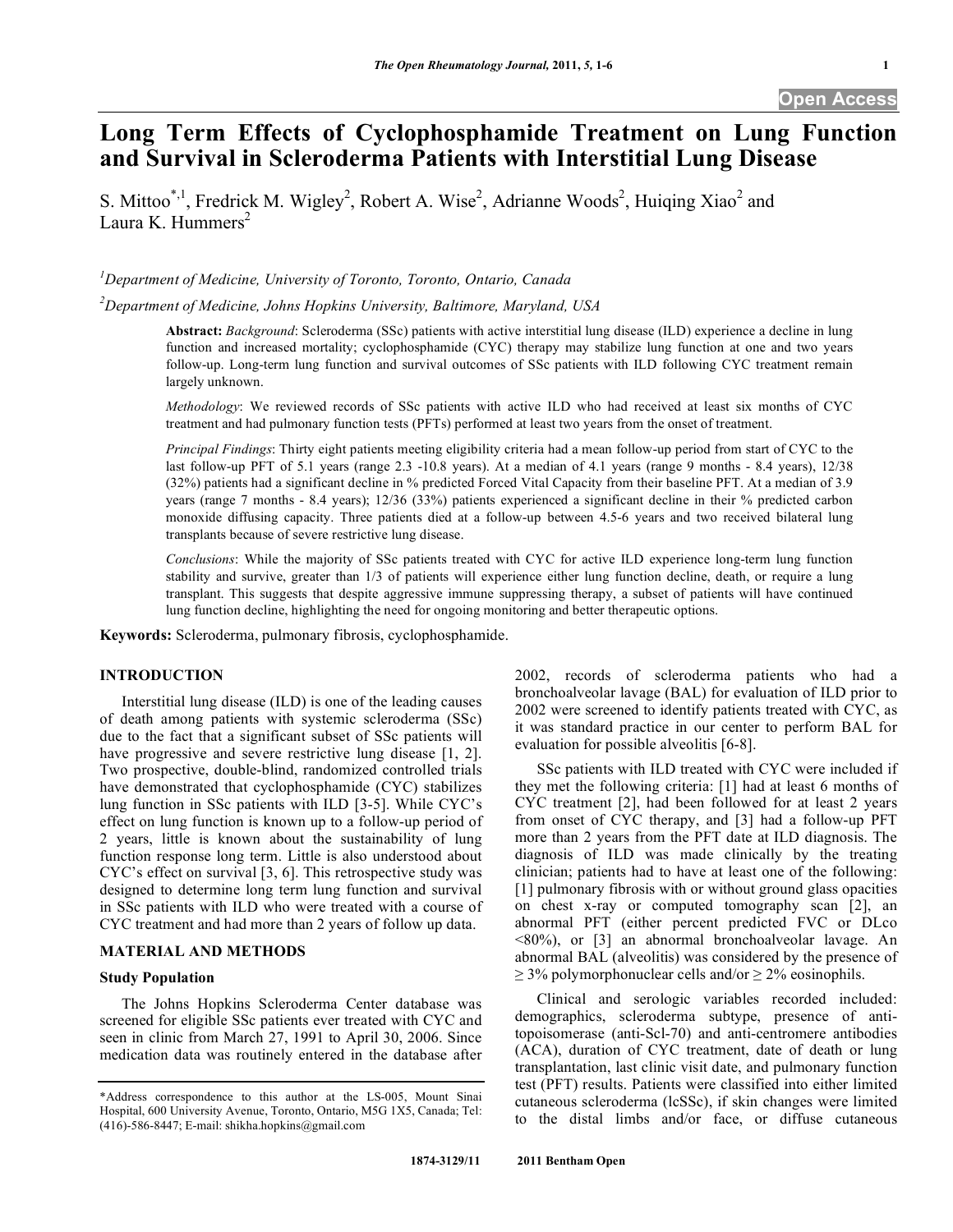scleroderma (dcSSc) if skin changes were on the proximal limbs and/or trunk [9, 10]. Pulmonary arterial hypertension was defined as either an estimated right ventricular systolic pressures of  $\geq$  40mmHg by Doppler echocardiography (ECHO) or a resting mean pulmonary arterial pressure (PAP) of > 25 mmHg with an associated pulmonary capillary wedge pressure < 15 mmHg by cardiac catheterization. Age at scleroderma onset was calculated from date of birth until the date of first non-Raynaud's symptom. Disease duration was defined as duration from the first non-Raynaud's symptom until ILD diagnosis. The date used for ILD diagnosis was the date of the PFT closest to initiation of CYC therapy. Follow-up period was defined as the date from CYC initiation until the date meeting one of the three defined endpoints (death, lung transplantation, or lung function decline). For those who did not have an event, the follow-up period was calculated from the date of CYC initiation until the latest available follow-up date (either last clinic visit or last PFT date, whichever occurred later).

## **Ethics Statement**

 Clinical investigation of the scleroderma registry was with approval by Johns Hopkins institutional review board and was in accordance with the Declaration of Helsinki. Written informed consent was obtained from all participants involved in this study.

# **CYC Treatment**

 The dose and duration of CYC treatment was determined by the individual treating physicians. It has been the typical practice of the authors to initiate 1mg/kg of body weight of daily oral CYC and to titrate to a goal of 2mg/kg of body weight provided no adverse events, toxicity, or signs of intolerance occurred. The typical recommended duration of CYC treatment increased over the study period from 6 to 18 months, reflecting the authors (FW, RW, LH) change in clinical practice. Duration of CYC therapy was determined by record review.

# **Pulmonary Function Tests (PFTs)**

 PFTs were routinely followed every 4-6 months; PFTs include spirometry, measurements of lung volumes, and a single-breath carbon monoxide diffusing capacity (DLco). Forced vital capacity (FVC), total lung capacity (TLC), and DLco were obtained from medical chart review and the center's database. Although PFTs were not all performed at the Johns Hopkins center, all PFT data was standardized to same reference values [11-13]. PFT data used in this analysis were: 1. the PFT at the time of ILD diagnosis; 2. the PFT closest to the defined endpoints, occurring at least 6 months after of CYC treatment and 3. the latest PFT, for patients not meeting any endpoint. PFT results after lung transplantation were excluded from analysis.

# **Endpoints**

 We defined 3 endpoints of interest: significant lung function decline, lung transplantation, and death. The endpoints had to occur at least 6 months after CYC initiation. To assess for possible survival bias, we compared the demographic features our study population to those with a positive BAL but with less than 2 years of follow up data. A clinically significant decline in lung function was defined as a decline of  $\geq 10\%$  predicted FVC or DLco on follow-up PFT compared to PFT values at ILD diagnosis; a clinically significant improvement was defined as an improvement of  $\geq 10\%$  predicted FVC or DLco on follow-up PFT compared to PFT [6]. Time until lung function decline, lung transplantation, or death was calculated from the date of CYC initiation until the date an endpoint was met. The last follow-up date for patients who did not meet a defined endpoint was either as the date of their last clinic visit or the date of last follow-up PFT, whichever date occurred later.

# **Statistical Analysis**

Continuous data are presented as a mean  $\pm$  standard deviation (SD), or as median (range), for non-normally distributed data unless otherwise specified. Fisher's exact test and unpaired t-test were used to analyze the two groups with respect to age of onset, gender, race and mortality. Paired t-test was used to analyze change in percent predicted FVC and DLco from baseline and follow-up. Kaplan Meier graphs were generated for individual and combined endpoints.

# **RESULTS**

 Ninety three patients seen at the Johns Hopkins Scleroderma Center from March 1991 to April 2006 were identified as having received CYC for ILD. Among those screened, 38 patients met our pre-review criteria. Reasons for exclusion included: a treatment period of less than 6 months (24 patients), a follow-up period of less than 2 years (20 patients), and incomplete data (11 patients). Of the 20 patients with less than 2 years of follow-up, 6 had died compared with 5 out of 38 patients who died or had a lung transplant (p=0.16). No significant differences were seen by age at SSc onset, gender, or race between the study population and the 20 patients with less than 2 years of follow-up. The six deaths that occurred in this comparison group included 2 due to severe ILD complicated by severe cardiomyopathy, 1 due to a failed lung transplant for severe ILD, and 1 from a combination of severe ILD and PAH. One patient died of a suicide and one died of likely pulmonary embolus.

 The baseline characteristics of the 38 patients are presented in Table **1**. All patients met ACR criteria for the diagnosis of scleroderma [9]. The majority were women (26 patients, 68%) and Caucasians (28 patients, 74%) with an age of onset of  $44.3 \pm 11.4$  years. Twenty-two dcSSc and 16 lcSSc were followed for an average of 5.1 years (range 2.3 - 10.8 years) from start of CYC until end of study follow-up period. Eighteen out of 36 patients (50%) screened had a positive anti-topoisomerase antibody and only one out of 35 patients screened was anit-centromere positive. The median duration of CYC treatment was 1.4 years (range 6 months-6.7 years). Twelve patients had up to a year of CYC, 17 had 1-2 years, 9 had >2 years of treatment. Among the 9 patients treated for >2 years; 1 had 26 months, 2 had 30 months, 1 had 32 months, 1 had 35 months, 1 had 38 months, 2 had 41 months, and 1 had 80 months of CYC. Thirty-seven out of 38 patients had abnormal baseline PFTs; one patient with a normal baseline PFT had an abnormal BAL.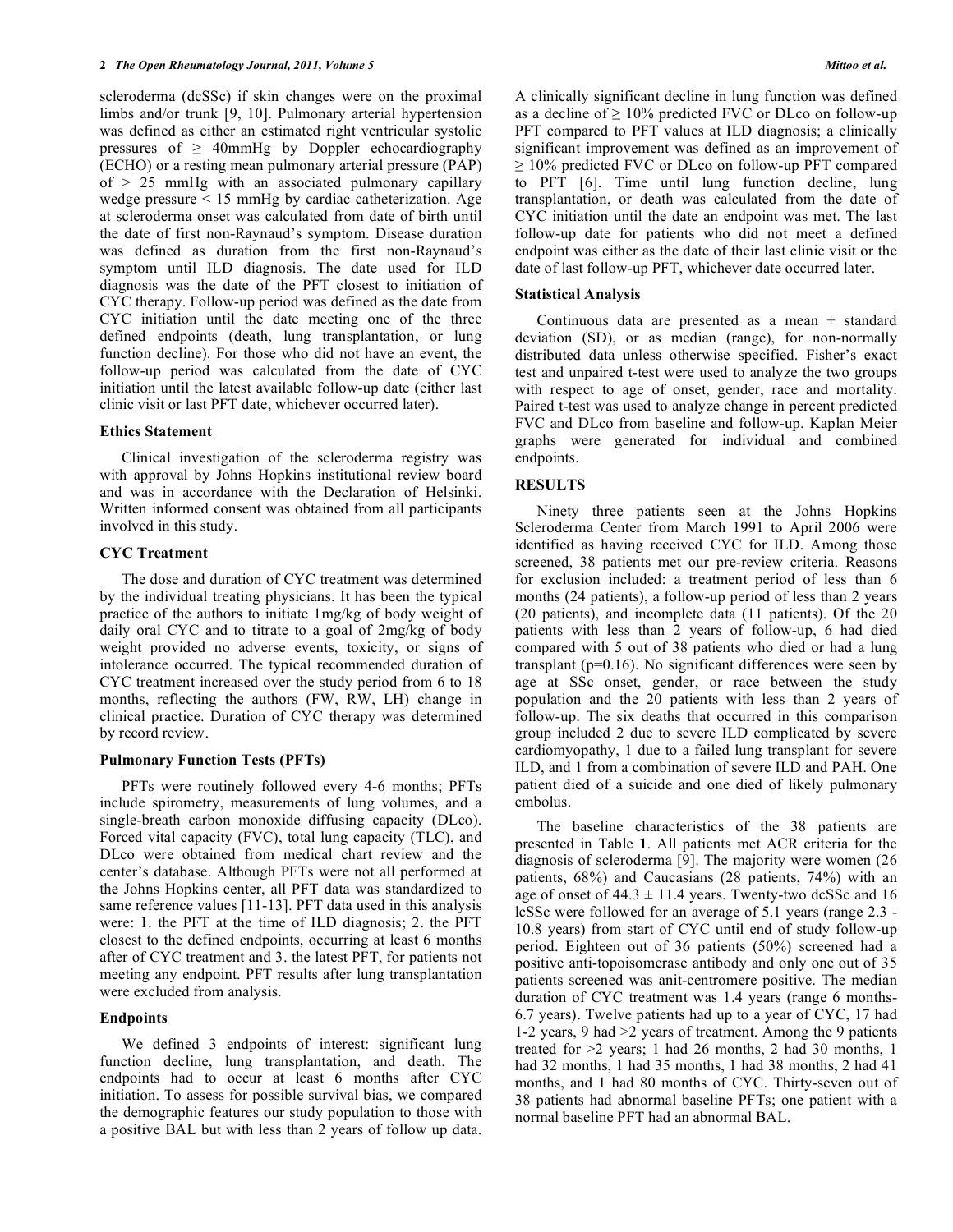#### **Table 1. Baseline Clinical Characteristics of Study Population (N=38)**

| <b>Characteristics</b>                                                           | <b>Results</b>                       |
|----------------------------------------------------------------------------------|--------------------------------------|
| Age of SSc onset mean $\pm$ SD (range), in years                                 | $44.3 \pm 11.4$ (21-74)              |
| <b>Disease duration at ILD diagnosis</b> mean $\pm$ SD <i>(range)</i> , in years | $4.6 \pm 4.6$ (0-23)                 |
| Gender                                                                           |                                      |
| Female: Male, $n$ (%)                                                            | 26(68): 12(32)                       |
| Race                                                                             |                                      |
| Caucasian, $n$ (%)                                                               | 28(74)                               |
| African American, n (%)                                                          | 7(18)                                |
| Other, $n$ (%)                                                                   | 3(8)                                 |
| <b>Subtype</b>                                                                   |                                      |
| lcSSc: dcSSc, $n$ (%)                                                            | 16 (42): 22 (58)                     |
| <b>Autoantibody Status</b>                                                       |                                      |
| positive ACA, $n$                                                                | 1                                    |
| positive anti-TPO, n                                                             | 18                                   |
| <b>Baseline % predicted FVC, mean</b> $\pm$ SD <i>(range)</i>                    | $63.3 \pm 12.4$ (39.4-95.5)          |
| <b>Baseline % predicted DLco, mean</b> $\pm$ SD <i>(range)</i>                   | $52.6 \pm 16.4$ (26.2-102.1)         |
| Follow-up period mean $\pm$ SD (range), in years                                 | $5.1 \pm 2.1$ (2.3-10.8)             |
| <b>Duration of CYC therapy</b> mean $\pm$ SD ( <i>range</i> ), in months         | $20.3 \pm 13.6$ (6 months-6.7 years) |

Legend: ACA- anti-centromere antibody: 3 missing ; Anti-TPO-anti-topoisomerase antibody: 2 missing; SSc- systemicscleroderma; CYC-cyclophosphamide; FVC- forced vital capacity; DLco-single-breath carbon monoxide diffusing capacity; lcSSc- limited cutaneous scleroderma; dcSSc-diffuse cutaneous scleroderma.

# **PFT Endpoint**

# *Forced Vital Capacity*

The mean % predicted FVC at follow-up was  $62.3 \pm$ 19.6%, which was a mean decline of 1.0% (95% CI of -6.2 to 4.2%) from baseline. There was no significant difference between the % predicted FVC at baseline and at follow-up (p=NS). Nine (24%) patients had a significant improvement, 12 (31%) had a significant decline, and 17 (45%) had stable lung function at follow-up.

 At a median of 4.1 years from start of CYC therapy, sixty-eight percent of patients had a stable FVC while 12 out of 38 patients (32%) had a significant decline (Fig. **1**). Among the 12 patients with a significant decline in FVC, 10 were treated for greater than 1 year with CYC and 4 had greater than 2 years of CYC treatment.

# *Single Breath Carbon Monoxide Diffusing Capacity*

 Values for DLco were not available on follow-up PFT for 2 patients. The % predicted DLco at follow-up was  $54.8 \pm$ 26.4%, which declined 1.5 % from baseline (95% CI of [- 9.8% to 6.7%],  $p=NS$ ). Sixty-seven percent (24/36) of the study population had stable DLco. Thirty three percent of patients (12/36) experienced a significant DLco decline in a median of 3.9 years (range 7 months - 8.4 years) (Fig. **2**). Five out of these 12 patients had a diagnosis of pulmonary hypertension by ECHO and 2 patients had their diagnosis subsequently confirmed by cardiac catheterization; 9 out of 12 patients had greater than 1 year of CYC treatment and 4 had greater than 2 years of treatment.

# **Long Term Survival and Lung Transplantation**

 Three subjects died during the study period. Two patients died as a result of pulmonary arterial hypertension. Both patients experienced a significant drop in DLco at a follow up period of 7.5 months, with a DLco drop of 37.4%, and 26.4 months, with a DLco drop of 17.7%; one patient also had a significant drop in FVC at 3.5 years of 13.9 %. One patient died of an unknown cause at a follow-up of greater than 5 years and had experienced a significant drop in DLco 7 months into treatment; the % predicted FVC and DLco on the last available PFT was 110.5% and 78% respectively. This patient had no evidence of PAH at last ECHO.

 Two patients received bilateral lung transplants for severe restrictive lung disease. One patient had a severe restrictive lung disease 32 months from initiation of CYC; the % predicted FVC at time of transplant was 44.3% compared with their baseline of 43%. There was no DLco data available for this patient at time of transplantation. Another patient, transplanted 48 months after initiation of CYC, had a significant decline only in FVC (drop from 71.1% to 27.1% at 36 months) with a stable DLco (49.5% at baseline and 44.7% at follow up).

# **Combined Lung Function, Survival, and Lung Transplantation Endpoints**

 Seventeen out of 38 patients (45%) experienced lung function decline, death, or a lung transplant at a median of 2.95 years (range 6.7 months – 8.4 years) from CYC initiation (Fig. **3**). While lung function decline occurred more frequently by 2 years, lung transplantation or death occurred with greater frequency after 2 years.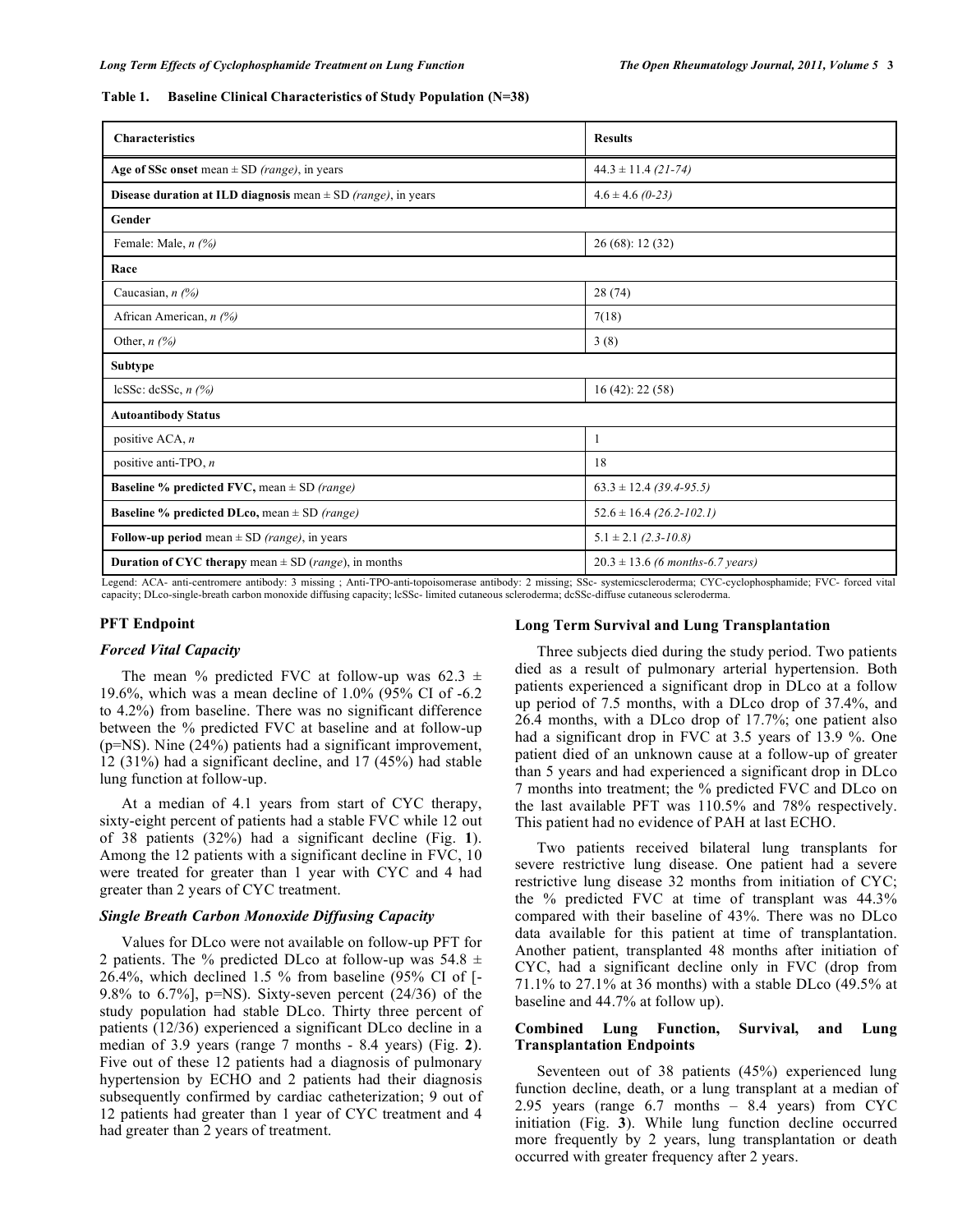

**Fig. (1).** Kaplan-Meier Graph for % Predicted FVC decline. Numbers are persons at risk at each interval.



**Fig. (2).** Kaplan-Meier Graph for % Predicted DLco decline. Numbers are persons at risk at each interval.

# **DISCUSSION**

 We found that 55 and 75% of CYC-treated SSc patients with active ILD have a stable FVC and DLco at a median follow-up of 4.5 years, respectively. We also found that the 6-year survival rate post-CYC treatment is 60%, however, around 40% of SSc patients with ILD have continued lung function decline despite treatment.



**Fig. (3).** Kaplan-Meier Graph of combined endpoint. Numbers are persons at risk at each interval.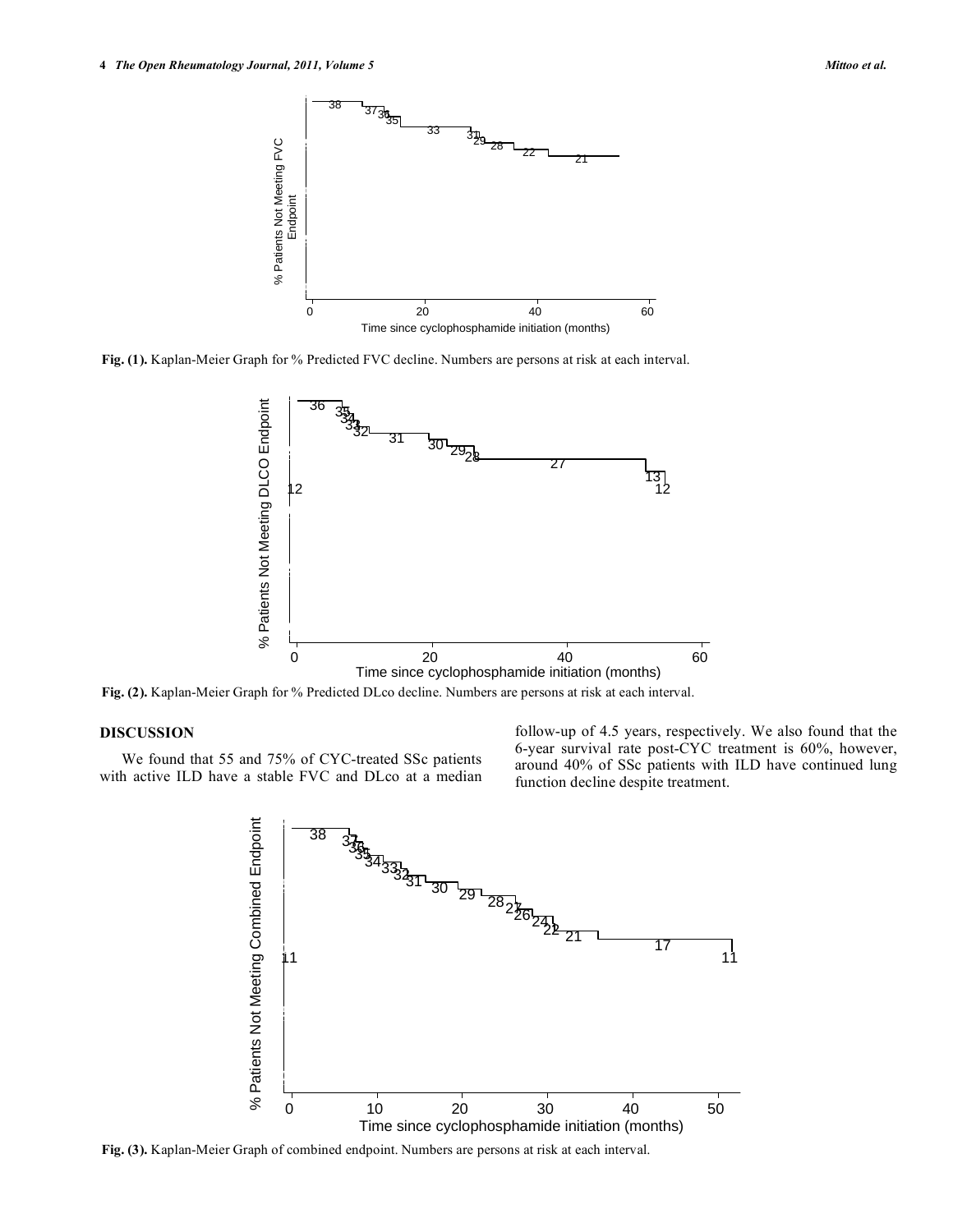## *Long Term Effects of Cyclophosphamide Treatment on Lung Function The Open Rheumatology Journal, 2011, Volume 5* **5**

 The median survival of SSc-ILD, defined as fibrosis on a chest X ray and a % predicted FVC<55%, is estimated at 3 years from the onset of organ involvement. CYC treatment is thought to be effective at limiting lung function decline in SSc patients with active ILD. The first randomized, controlled trial of SSc patients with active ILD showed a significant, although modest improvement in lung function after CYC treatment compared with placebo at one year, but not at 2 years of follow-up [3, 4]. Approximately 7% of CYC-treated patients had a clinically significant decline in lung function, defined as  $\geq 10\%$  change in percent predicted FVC from baseline to 1 year; the percentage of CYC-treated patients with a clinically significant decline in lung function at 2 years was not reported. We found that 3% and 14% of treated patients had a  $\geq 10\%$  percent predicted FVC decline at 1 and 2 years follow-up, respectively; unfortunately, there was no placebo group to provide a comparison. However, data from the placebo arm of a randomized clinical trial of SSc-ILD revealed an average rate of decline in % predicted FVC of –2.01 per unit score for fibrosis [3].

 There are few studies of CYC-treated SSc patients with ILD having lung function follow-up of greater than 2 years [14-16]. A retrospective study by White *et al*. of SSc patients with ILD seen at our Center from 1991-1998 showed that CYC-treated patients followed for a median of 16 months had stabilization in lung function, as measured by FVC and DLco [6]. Another study of 13 SSc ILD patients, who were treated with intravenous (IV) monthly pulse CYC and methylprednisolone, showed that 60% had stabilization in % predicted FVC or DLco at 48 months [15]. Other studies of 13 and 14 SSc ILD patients also yielded similar results at 12 and 26 months follow-up, respectively [14, 16]. We observed a large group of SSc patients who had serial PFTs with a mean follow-up of 4 years and found around 60% of patients, a similar proportion to these other studies, had long term lung function stabilization. Our study also extends the work by White *et al*. and includes a broader, more clinically applicable definition of ILD as opposed to defining ILD only as patients who have had an abnormal BAL or lung biopsy result. Our study population also included patients with milder restrictive lung disease who were treated with a longer period of CYC compared with the population evaluated by White *et al*.

 Few studies have examined the effect of CYC on survival. In the Scleroderma Lung Study, the CYC-treated patients had a significant improvement in combined endpoint of death and FVC at 12 months compared with placebo and 57 out of 73 CYC-treated patients (78%) were alive at 2 years [3, 4]. In a retrospective study of SSc patients by White *et al*., 39 CYC-treated patients identified as having ILD by a BAL had a median survival rate of 89%; 10 patients survived for up to 4.8 years [6]. However, these patients had variable severity of ILD and pulmonary hypertension.

 We report in this study our experience from a large number of well-characterized CYC-treated patients followed longer than two years with respect to lung function and mortality. Limitations in our study include its retrospective design and analysis of a selected group of SSc patients who were treated with CYC and who survived for two or more years. Thus, while this study population does not reflect those who have early mortality, it does give insight into the projected long-term course of patients who do complete a course of CYC treatment and who survive for longer than two years. We could not find variables that predicted adverse outcomes, but the study population was not large enough to reliably evaluate subgroups. Although there seemed to be no significant differences in mortality between our study population compared to the group of patients with  $\leq 2$  years of follow-up, there were more deaths attributable to ILD in this latter group, suggesting that ILD was less severe in our study population. Moreover, 2 out of the 3 deaths that occurred in our study population were due to PAH. This may indicate that patients who survive beyond 2 years are less likely to die from ILD.

 Our findings imply that CYC limits the progression of lung disease in many, but not all SSc patients. Roughly one third of patients experience continued decline despite "standard of care treatment", highlighting the need for continued lung function monitoring and alternative treatments. It will be important to determine if other antifibrotic, anti-inflammatory, or immunosuppressive agents will be superior or safer than CYC and if maintenance therapy is required after inducing a clinical response with CYC therapy. This study also did not address the strategy of maintenance immunosuppressive therapy after a course of CYC or re-treatment with another agent in the setting of evidence of progressive disease despite CYC therapy. We found that SSc patients treated with CYC for periods greater than one year did not have significantly different lung function outcomes compared to those treated less than 12 months, albeit the size of our study population was small. We cannot exclude that a proportion of patients who experienced a decline in DLco had unrecognized pulmonary arterial hypertension.

In conclusion, we report our experience with CYCtreated SSc patients with ILD and find that most patients have a good long-term prognosis, both in terms of lung function and survival. However, there remain a proportion of patients who will have lung function decline despite treatment with CYC.

#### **REFERENCES**

- [1] Steen VD, Medsger TA. Changes in causes of death in systemic sclerosis, 1972-2002. Ann Rheum Dis 2007; 66(7): 940-4.
- [2] Steen VD, Conte C, Owens GR, Medsger TA Jr. Severe restrictive lung disease in systemic sclerosis. Arthritis Rheum 1994; 37(9): 1283-9.
- [3] Tashkin DP, Elashoff R, Clements PJ, *et al*. Cyclophosphamide versus placebo in scleroderma lung disease. N Engl J Med 2006; 354(25): 2655-66.
- [4] Tashkin DP, Elashoff R, Clements PJ, *et al*. Effects of 1-year Treatment with Cyclophosphamide on Outcomes at 2 Years in Scleroderma Lung Disease. Am J Respir Crit Care Med 2007.
- [5] Hoyles RK, Ellis RW, Wellsbury J, *et al*. A multicenter, prospective, randomized, double-blind, placebo-controlled trial of corticosteroids and intravenous cyclophosphamide followed by oral azathioprine for the treatment of pulmonary fibrosis in scleroderma. Arthritis Rheum 2006; 54(12): 3962-70.
- [6] White B, Moore WC, Wigley FM, Xiao HQ, Wise RA. Cyclophosphamide is associated with pulmonary function and survival benefit in patients with scleroderma and alveolitis. Ann Intern Med 2000; 132(12): 947-54.
- [7] Kowal-Bielecka O, Kowal K, Rojewska J, *et al*. Cyclophosphamide reduces neutrophilic alveolitis in patients with scleroderma lung disease: a retrospective analysis of serial bronchoalveolar lavage investigations. Ann Rheum Dis 2005; 64(9): 1343-6.